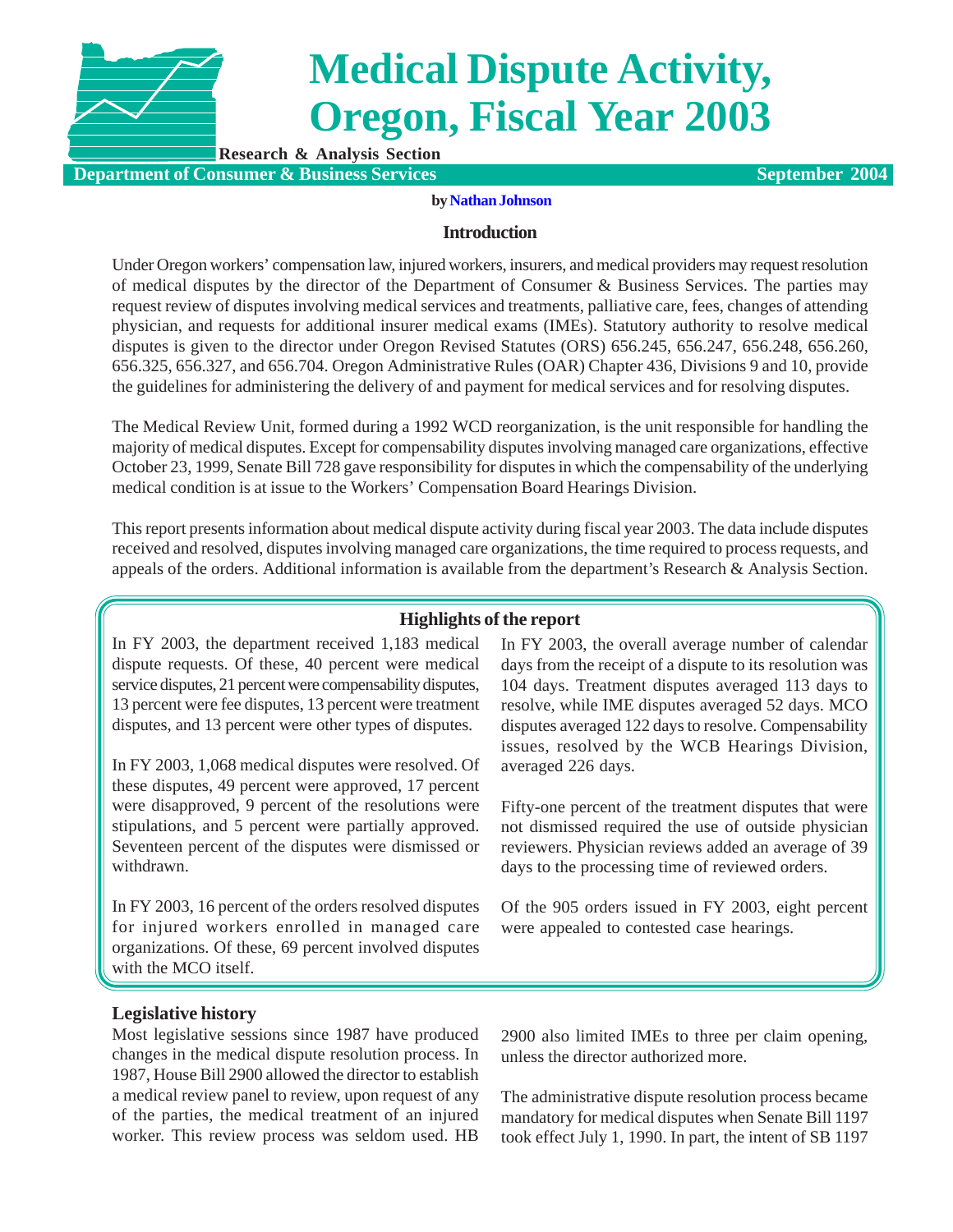was to reduce litigation by placing the responsibility for medical decisions on the department's medical personnel. SB 1197 also eliminated most palliative care after the worker becomes medically stationary; this eliminated many potential disputes.

Following the Court of Appeal's decision in Meyers v. Darigold in October 1993, the director lost jurisdiction over disputes involving proposed medical treatment. The resulting decline in the number of disputes can be seen in Figure 1. SB 369, effective June 7, 1995, restored this jurisdiction. SB 369 also allowed a worker (not just the worker's attending physician) to request approval for a broader range of care after being declared medically stationary, including; palliative and curative care, prescription medication and prosthetic devices, and services to monitor and care for the medication and devices. Also, SB 369 took jurisdiction for appeals of medical dispute orders, other than orders concerning additional IMEs, from the Workers' Compensation Board Hearings Division. These disputes are now heard as contested cases.

The 1999 legislative session produced two changes. HB 2525, effective August 1, 1999, moved the contested case hearings officers from the department to the Oregon Employment Department. Effective October 23, 1999, SB 728 gave responsibility to the WCB Hearings Division for resolving disputes about the compensability of the underlying medical condition or the causal relationship between the accepted condition and the medical service.

The 2001 legislative session produced SB 485, effective January 1, 2002, which reduced the time in which insurers must accept or deny a claim from 90 to 60

days and amended the law regarding payment for medical services provided prior to the claim's initial acceptance or denial.

### **Medical disputes received**

In fiscal year 2003, the department received 1,183 requests for medical dispute resolution, a slight increase from the number received in FY 2002 (see Table 1). Most of the disputes involved medical services, compensability, and provider fees. Sixty-five percent of the requests were from workers or their attorneys, 30 percent were from medical providers, and four percent were from insurers. The percentage of requests from workers or their attorneys increased more than 16 percent from FY 2002. This increase is related to the increase in the number of medical service disputes.

The most common medical dispute is over medical services. These disputes are about the services, other than palliative care, to which a worker is entitled. In FY 2003, 40 percent of the disputes fell into this category. This category was created in December 1996 when the coding system was revised to better match the medical service sections of the statute. (Compensable medical services are defined in ORS 656.245.) Many issues formerly defined as palliative care or fee disputes are now classified as medical service disputes. Palliative care disputes arise when a worker or the worker's attending physician requests that the insurer approve palliative care to enable the worker to continue current employment after the worker has become medically stationary. Claimants and providers bring these disputes to the department. In FY 2003, palliative care accounted for less than two percent of the disputes.





Note: This figure does not include reconsiderations or general issues.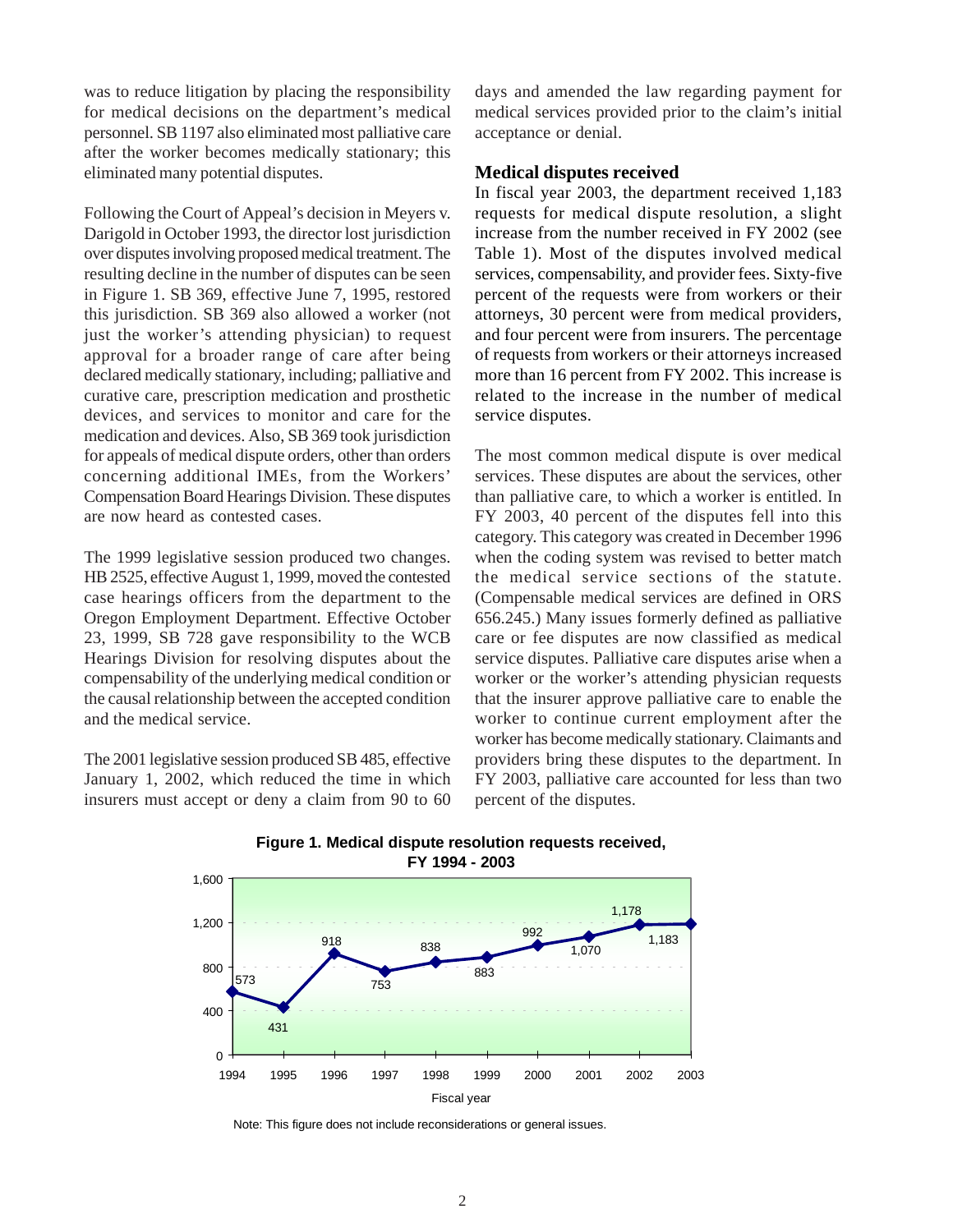Fee disputes are disputes between an insurer and medical provider regarding the amount of a medical fee. Most requests for fee-dispute resolutions come from providers who are seeking reimbursement on a reduced bill. In FY 2003, these fee disputes accounted for 13 percent of the disputes.

Treatment disputes are another common category. Treatment disputes are those in which a worker or an insurer claims that the medical provider's treatment is inappropriate, excessive, ineffectual, or in violation of the administrative rules. Thirteen percent of the disputes received in FY 2003 were treatment disputes. Fiftythree percent of the insurer requests involved treatment issues. As will be shown later, treatment disputes are the most contentious and difficult to resolve.

In October 1999, the Medical Review Unit created a new category for classifying disputes: MCO disputes. These are disputes about actions of managed care organization as defined in ORS 656.260(14). Prior to October 1999, most of these disputes were defined as treatment disputes. When this category was created, it was assigned to some existing disputes; therefore, some of these disputes appear in Table 1 as FY 1999 disputes. These disputes accounted for nine percent of the FY 2003 disputes.

Disputes regarding change of physician occur when a worker requests an additional change of attending physician beyond the two changes allowed by statute. Disputes about insurer medical exams arise when an insurer requests that a worker undergo an additional

medical exam beyond the three allowed in statute. These two categories accounted for two percent of the FY 2003 disputes.

The disputes arising from SB 728 are the medical disputes heard by the Hearings Division. These are disputes for which the issue is the compensability of the underlying medical condition or the casual relationship between the accepted condition and the medical service, except for disputes involving MCOs, which are resolved by the Medical Review Unit. The compensability disputes heard by the Hearings Division are resolved by a hearings order before any other disputed medical issues are resolved. This change took effect October 23, 1999. A number of these disputes had been received by the department prior to the effective date of this change. These disputes were transferred to the Hearings Division for resolution. Their original request dates were retained; therefore, Table 1 shows some of these disputes in FY 1999. These disputes accounted for 21 percent of the FY 2003 disputes. Ninety-five percent of the requests were from claimants or their attorneys.

In addition to these disputes, there are also reconsiderations and general issues. Reconsiderations are cases in which the department reconsiders its own order. The parties may request reconsideration of an order within 30 days if they believe the order contains errors or misapplications of the law or if they have new evidence that could not reasonably have been discovered or produced during the review. There were 10 reconsideration requests in FY 2003.

|                 | <b>Disputed issues</b> |                            |                           |                     |                |            |                                   |            |                     | Reconsid-    |                              |                          |
|-----------------|------------------------|----------------------------|---------------------------|---------------------|----------------|------------|-----------------------------------|------------|---------------------|--------------|------------------------------|--------------------------|
|                 | Fee<br>dispute         | <b>Interim</b><br>benefits | <b>Palliative</b><br>care | Medical<br>services | Treat-<br>ment | <b>MCO</b> | Change of Additional<br>physician | <b>IME</b> | Compen-<br>sability | <b>Total</b> | erations of<br><i>issues</i> | General<br><i>issues</i> |
| <b>Received</b> |                        |                            |                           |                     |                |            |                                   |            |                     |              |                              |                          |
| FY 1999         | 34                     | $\blacksquare$             | 41                        | 540                 | 212            | 3          | 33                                | 11         | 9                   | 883          | 9                            | 167                      |
| FY 2000         | 72                     | $\blacksquare$             | 64                        | 426                 | 120            | 51         | 23                                | 26         | 210                 | 992          | 5                            | 113                      |
| FY 2001         | 160                    | $\blacksquare$             | 47                        | 483                 | 110            | 58         | 24                                | 8          | 180                 | 1,070        | 8                            | 138                      |
| FY 2002         | 269                    | $\mathbf{1}$               | 37                        | 432                 | 124            | 111        | 12                                | 10         | 182                 | 1,178        | 4                            | 140                      |
| FY 2003         | 157                    | 3                          | 19                        | 474                 | 152            | 108        | 16                                | 11         | 243                 | 1,183        | 10                           | 114                      |
| FY 2003 %       | 13.3%                  | 0.3%                       | 1.6%                      | 40.1%               | 12.9%          | 9.13%      | 1.4%                              | 0.9%       | 20.5%               | 100%         |                              |                          |
|                 |                        |                            |                           |                     |                |            |                                   |            |                     |              |                              |                          |
| <b>Resolved</b> |                        |                            |                           |                     |                |            |                                   |            |                     |              |                              |                          |
| FY 1999         | 35                     | $\blacksquare$             | 36                        | 482                 | 228            |            | 34                                | 9          |                     | 825          | 17                           | 156                      |
| FY 2000         | 56                     | $\blacksquare$             | 46                        | 430                 | 138            | 16         | 28                                | 29         | 95                  | 840          | 11                           | 133                      |
| FY 2001         | 131                    | $\blacksquare$             | 69                        | 495                 | 122            | 73         | 24                                | 7          | 187                 | 1,108        | 14                           | 133                      |
| FY 2002         | 299                    | $\mathbf{1}$               | 31                        | 439                 | 100            | 98         | 12                                | 9          | 166                 | 1,155        | 6                            | 152                      |
| FY 2003         | 154                    | $\blacksquare$             | 27                        | 446                 | 128            | 119        | 17                                | 12         | 165                 | 1,068        | 14                           | 115                      |
| FY 2002 %       | 14.4%                  | 0.0%                       | 2.5%                      | 41.8%               | 12.0%          | 11.1%      | 1.6%                              | 1.1%       | 15.5%               | 100%         |                              |                          |

#### **Table 1. Medical dispute activity, FY 1999-2003**

Notes: "MCO" was defined as a separate category in October 1999.

Compensability issues became a WCB responsibility in October 1999. Some existing disputes were transferred to WCB at that time. "Interim benefits" was defined as a separate category in October 2002.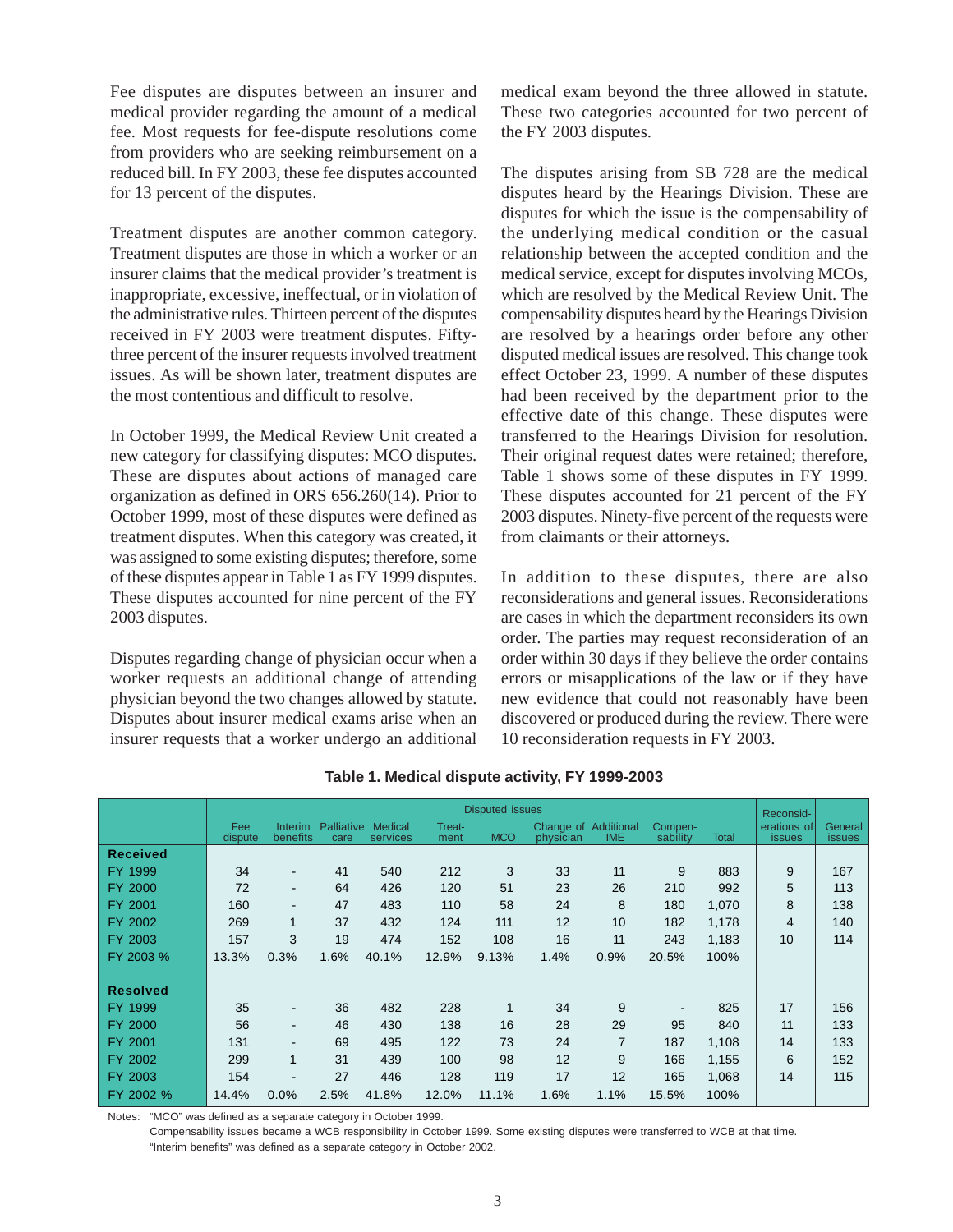General issues may be requests that require some investigation to clarify an issue, requests for information of a general nature, or requests by injured workers or their attorneys for the director to take action that prove to be premature. They do not require a director's order to resolve. Rather, letters are sent in response to these requests. In FY 2003, 114 of these general requests were received.

## **Dispute orders**

During FY 2003, 1,068 disputes were resolved by order. Of these orders, 17 percent were orders of dismissal (see Table 2). A dismissal may occur for a variety of reasons, such as the inappropriate, incomplete, or untimely submission of the request or because the request was withdrawn. Thirty percent of the compensability disputes were dismissed.

Excluding the compensability cases, 58 percent of the FY 2003 orders were orders of approval, 20 percent were disapproval orders, 6 percent were partial approvals, 1 percent were transfers, and less than 1 percent were stipulations. Approval orders are those that order payment to providers, approve palliative care, approve all of the medical provider's treatment, or approve the additional change of attending physician or additional IME. Denial orders deny these items. Partial approval orders are orders that approve part, but not all, of the request for additional reimbursement, palliative care, or treatment. Transfer orders are MRU orders that transfer responsibility of issues to the Hearings Division. Stipulations are written agreements between the parties that are reached through mediation

or alternative dispute resolution. They were the most common outcome of compensability disputes.

Most of the compensability cases were dismissed or resolved with stipulations. Twenty-six cases were resolved with orders. In 12 cases, the decision was that the underlying medical condition was compensable or that the accepted condition caused the need for the medical treatment. In 13 cases, the condition was found non-compensable or the accepted condition was determined not to be the cause of the need for treatment. One case was transferred from MRU to the Hearings Division.

In the following discussion, dismissed cases are excluded. Of the disputed medical services, 74 percent were approved, 17 percent were disapproved, and 10 percent were settled with a partial acceptance, a stipulation, or a transfer. Of the disputed treatments, 58 percent were approved, and 31 percent were disapproved. Of the palliative care requests, 28 percent were approved, and 61 percent were disapproved.

Medical providers were usually successful when they requested dispute resolution. Excluding the dismissals, 83 percent of the medical services for which providers requested approval were granted. Payment of disputed bills was approved in 86 percent of the fee disputes.

The department reconsidered 14 orders. Four upheld the earlier order, 3 modified the earlier order, 3 disapproved the earlier order, and 4 denied the earlier order.

|                         | Fee     | <b>Interim</b>           | <b>Palliative</b> | <b>Medical</b> | Treat- |            | Change of | Additional     | Compen-                  |               | <b>Total</b> |
|-------------------------|---------|--------------------------|-------------------|----------------|--------|------------|-----------|----------------|--------------------------|---------------|--------------|
|                         | dispute | benefits                 | care              | services       | ment   | <b>MCO</b> | physician | <b>IME</b>     | sability                 | <b>Orders</b> | Percent      |
| Approved                | 126     | $\overline{\phantom{a}}$ | 5                 | 275            | 56     | 39         | 12        | 5              |                          | 518           | 48.5%        |
| Allowed                 |         |                          |                   |                |        |            |           |                |                          | 0             | 0.0%         |
| <b>Disapproved</b>      | 12      | $\overline{\phantom{a}}$ | 11                | 62             | 30     | 55         | 2         | 6              | $\overline{\phantom{a}}$ | 178           | 16.7%        |
| <b>Partial Approval</b> | 10      | $\overline{\phantom{a}}$ | 2                 | 28             | 6      | 11         | -         |                |                          | 57            | 5.3%         |
| Stipulation             |         |                          | $\blacksquare$    | $\overline{2}$ |        |            | -         | ۰              | 90                       | 94            | 8.8%         |
| Transfer                |         |                          |                   |                | 3      |            |           |                |                          | 11            | 1.0%         |
| Causally related        |         |                          |                   |                |        |            |           | $\blacksquare$ | 12                       | 12            | 1.1%         |
| Causally unrelated      |         |                          |                   |                |        |            |           | $\blacksquare$ | 13                       | 13            | 1.2%         |
| <b>Dismissed</b>        | 6       | $\overline{\phantom{a}}$ | 9                 | 72             | 32     | 13         | 3         |                | 49                       | 185           | 17.3%        |
| <b>Total</b>            | 154     | $\overline{\phantom{a}}$ | 27                | 446            | 128    | 119        | 17        | 12             | 165                      | 1.068         | 100%         |
| Percent of orders       | 14.4%   | 0.0%                     | 2.5%              | 41.8%          | 12.0%  | 11.1%      | 1.6%      | 1.1%           | 15.5%                    | 100%          |              |

**Table 2. Medical dispute orders by issue, FY 2003**

Notes: In this table "-" indicates combinations of issues and orders that are not used.

"Allowed" is an order type used only for issues with a change of physician.

When an additional IME is allowed, it is counted under "Approved."

Transfer orders are used by MRU to transfer issues to WCB for compensability decisions. "Causally related" and "Causally unrelated" are used by WCB for hearing order outcomes.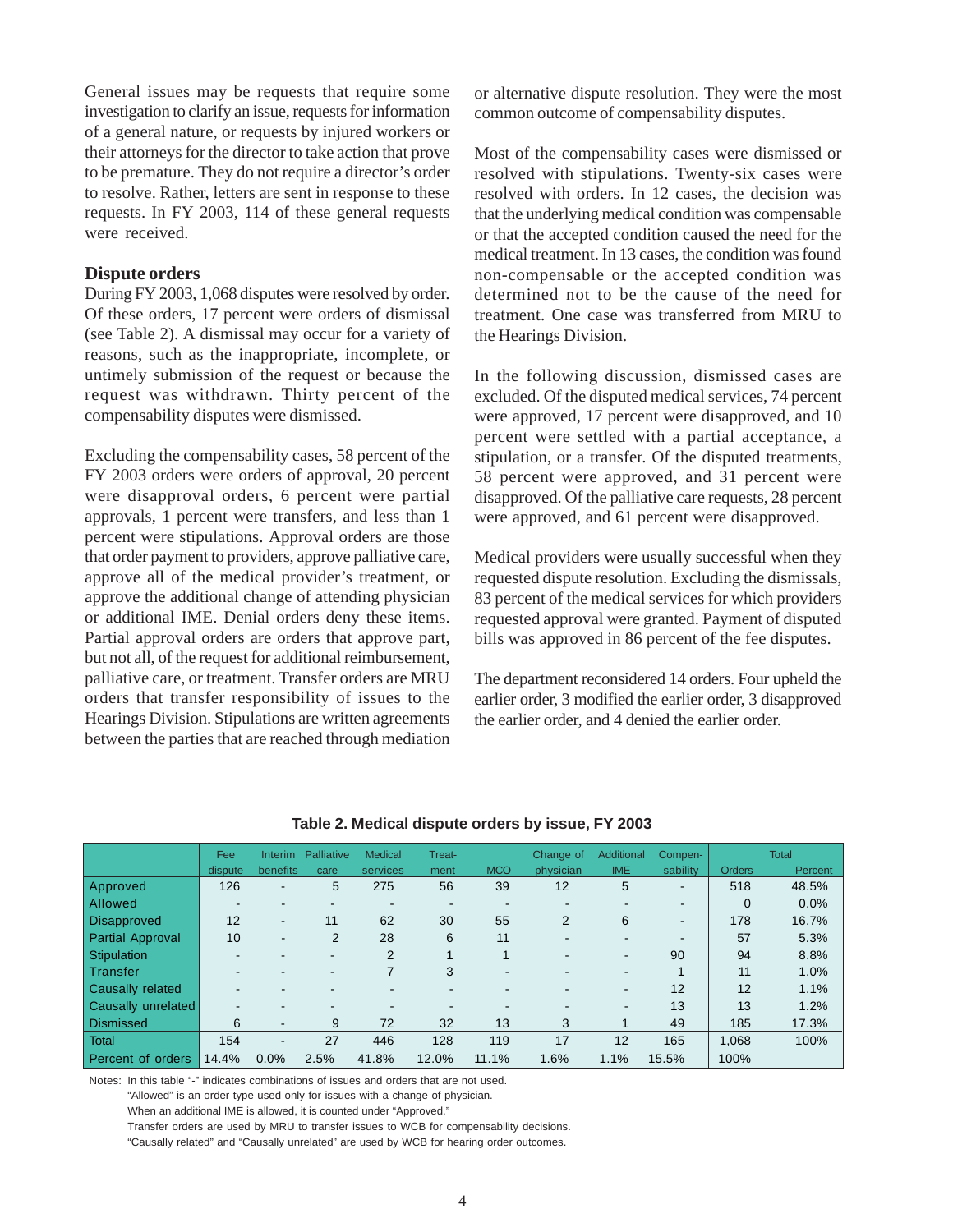### **Disputes involving managed care organizations**

Sixteen percent of the FY 2003 orders resolved disputes for injured workers enrolled in managed care organizations. Of these, 69 percent involved disputes directly with the MCO itself. The remainder of the disputes were not related directly to the MCO, i.e., disputes regarding issues such as medical services, treatment, etc. MCOs must have internal disputeresolution processes, although they may choose to have the department resolve certain types of issues. Therefore, medical disputes come to the department either because the MCO does not have a resolution process for a particular type of issue or because the MCO's decision is being appealed. In 2002, the most recent year with data, about 37 percent of the workers with accepted disabling claims are enrolled in MCOs. The small number of MCO disputes received by the department indicates that the MCOs resolved many medical disputes.

For the non-compensability disputes involving MCOs, 34 percent of the orders were approval orders and 41 percent were disapproval orders. This contrasts with the disputes that did not involve MCOs; in this group, 63 percent were approval orders and 15 percent were disapproval orders.

## **Processing times**

The overall average number of calendar days from the initial receipt of a dispute to its resolution was 104 days for FY 2003 orders (see Table 3). This compares to 82 days in FY 2002. There is great variability in the

resolution time of different issues. Compensability disputes, resolved by the WCB Hearings Division, took the longest, 226 days. Excluding compensability disputes, leaving only those resolved by MRU, the disputes averaged 82 days. MCO disputes averaged 122 days to resolve. Treatment disputes averaged 113 days for resolution. Medical services disputes averaged 94 days. IME disputes were resolved most rapidly, averaging 52 days.

A portion of this processing time can be attributed to the involvement of outside physician reviewers. These reviewers or panels of reviewers may be appointed by the department to review the disputed treatments, medical services, or palliative care. The length of time between the date of the department's letter establishing the outside review and the date that the physician's report was received averaged 39 days. Fifty-one percent of the treatment orders that were not dismissed (75 percent of all treatment orders) utilized outside physician review.

## **Appeals of orders**

Orders from disputed and reconsidered issues, other than IMEs and compensability, can be appealed through the contested case hearings. The parties have 30 days in which to appeal an MRU order. (IME orders and compensability orders are appealed to the Hearings Division.) Prior to August 1, 1999, these hearings officers were under the director's jurisdiction. They have become part of a centralized hearings panel in the Oregon Employment Department.

|                            |               | Average | Number with a            | Percent with a   | Average |
|----------------------------|---------------|---------|--------------------------|------------------|---------|
| <b>Orders</b>              | <b>Number</b> | days    | physician review         | physician review | days    |
| Fee dispute                | 154           | 82      |                          | 0.0%             |         |
| Interim benefits           |               | ٠       |                          | 0.0%             |         |
| Palliative care            | 27            | 107     | 7                        | 25.9%            | 24      |
| <b>Medical services</b>    | 446           | 94      | 3                        | 0.7%             | 47      |
| Treatment                  | 128           | 113     | 65                       | 50.8%            | 40      |
| <b>MCO</b>                 | 119           | 122     | 32                       | 26.9%            | 40      |
| Change of physician        | 17            | 70      |                          | 0.0%             |         |
| <b>Additional IME</b>      | 12            | 52      |                          | $0.0\%$          |         |
| <b>MRU</b> disputed issues | 903           | 82      | 107                      | 11.8%            | 39      |
| Compensability             | 165           | 226     |                          | $0.0\%$          |         |
| All disputed issues        | 1,068         | 104     | 107                      | 10.0%            | 39      |
| <b>Reconsiderations</b>    | 9             | 73      | $\overline{\phantom{a}}$ | 0.0%             |         |
| General requests           | 124           | 65      |                          | 0.0%             |         |

**Table 3. Average processing days for orders, FY 2003**

Note: Processing time is calculated using calendar days, not work days. Weighted average calculated for "All disputed issues."